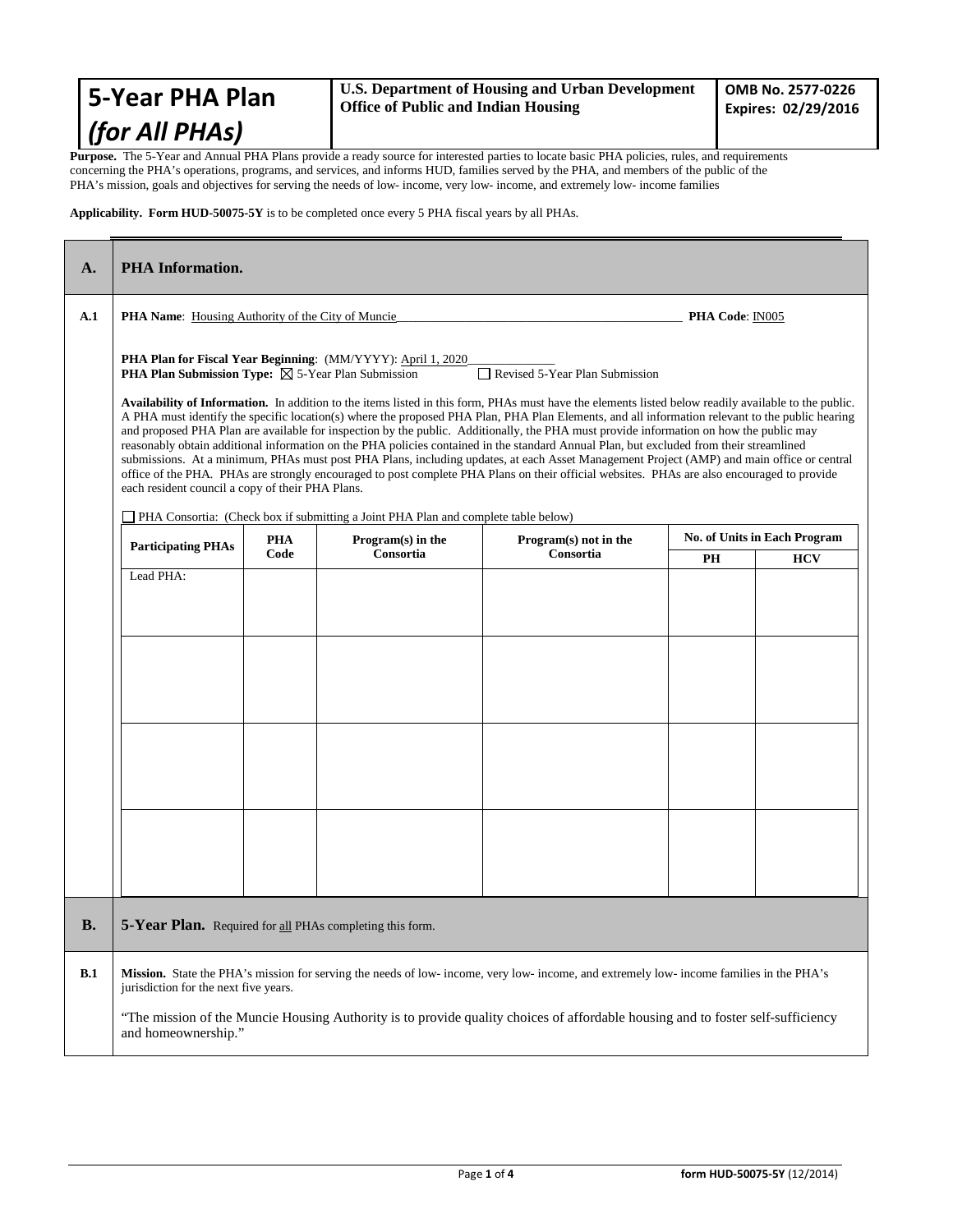| B.2        | Goals and Objectives. Identify the PHA's quantifiable goals and objectives that will enable the PHA to serve the needs of low-income, very low-<br>income, and extremely low- income families for the next five years.<br>It shall be the continued goal of the Board of Commissioners and Staff to improve our PHAS Scores<br>$\bullet$<br>It is the PHA's goal to operate as a high performer<br>$\bullet$<br>It is the PHA's goal to develop an acquired building for affordable housing projects<br>$\bullet$<br>It is the goal of the PHA to convert nine public housing units to Project Based Vouchers<br>The PHA is looking at the possibility to tear down the three public housing developments and rebuild or convert those units to RAD.<br>$\bullet$<br>The PHA will work on resident communication and continue to improve the appearance of the properties.<br>$\bullet$<br>The PHA continues to prepare for the transition of Millennium Place Homes.<br>$\bullet$<br>The PHA will apply for any available Housing Choice Vouchers.<br>$\bullet$<br>The PHA will continue to upgrade and improve information systems to meet with the demands of our industry.<br>$\bullet$<br>The PHA will procure to conduct a new Physical Needs Assessment.<br>$\bullet$<br>The PHA will maintain its Safety & Risk Committee.<br>$\bullet$<br>The PHA will partner with outside agencies to assist residents.<br>$\bullet$<br>The PHA will conduct the admissions process in a manner in which all persons interested in admission are treated fairly and<br>$\bullet$<br>consistently. Further, MHA will not discriminate at any stage of the admissions process because of race, nondiscrimination requirements<br>of Federal, State, and Local Law.<br>It is the goal of the PHA to reduce the number of days units are vacant.<br>$\bullet$ |
|------------|------------------------------------------------------------------------------------------------------------------------------------------------------------------------------------------------------------------------------------------------------------------------------------------------------------------------------------------------------------------------------------------------------------------------------------------------------------------------------------------------------------------------------------------------------------------------------------------------------------------------------------------------------------------------------------------------------------------------------------------------------------------------------------------------------------------------------------------------------------------------------------------------------------------------------------------------------------------------------------------------------------------------------------------------------------------------------------------------------------------------------------------------------------------------------------------------------------------------------------------------------------------------------------------------------------------------------------------------------------------------------------------------------------------------------------------------------------------------------------------------------------------------------------------------------------------------------------------------------------------------------------------------------------------------------------------------------------------------------------------------------------------------------------------------------------------------------------------------------|
| <b>B.3</b> | Progress Report. Include a report on the progress the PHA has made in meeting the goals and objectives described in the previous 5-Year Plan.<br>The PHA has upgraded its informational systems, and will integrate new software for the programs and HR functions.<br>$\bullet$<br>The PHA is currently working with Reno & Cavanaugh to take back the units at Millennium Place.<br>٠<br>The PHA is working on re-establishing its Safety & Risk Committee due the current committee has lost two employees.<br>$\bullet$<br>The PHA is in the process of submitting a demo/disposition application to HUD to convert nine pubic housing units to Project Based<br>٠<br>Vouchers.<br>The PHA will be working with a developer to redevelop a vacant building to offer one bedroom affordable housing to the community.<br>٠<br>The PHA has procured a new software company this will assist in helping go paperless in some areas.<br>$\bullet$<br>The PHA has been working with various agencies to provide services for the residents,<br>$\bullet$                                                                                                                                                                                                                                                                                                                                                                                                                                                                                                                                                                                                                                                                                                                                                                                              |
| B.4        | Violence Against Women Act (VAWA) Goals. Provide a statement of the PHA's goals, activities objectives, policies, or programs that will<br>enable the PHA to serve the needs of child and adult victims of domestic violence, dating violence, sexual assault, or stalking.<br>The PHA has an MOU with A Better Way, which is a domestic violence shelter in Delaware County. We are also working with Indiana Legal<br>Services as a referral source; this will help the person in need with legal service and other needs.                                                                                                                                                                                                                                                                                                                                                                                                                                                                                                                                                                                                                                                                                                                                                                                                                                                                                                                                                                                                                                                                                                                                                                                                                                                                                                                         |
|            | The PHA also keeps fliers and brochures for applicants and residents to inform them of local shelters and available assistance.                                                                                                                                                                                                                                                                                                                                                                                                                                                                                                                                                                                                                                                                                                                                                                                                                                                                                                                                                                                                                                                                                                                                                                                                                                                                                                                                                                                                                                                                                                                                                                                                                                                                                                                      |
| B.5        | Significant Amendment or Modification. Provide a statement on the criteria used for determining a significant amendment or modification to the<br>5-Year Plan.<br>The PHA will consider the following changes to its Annual and Five Year Plan to be "Significant".<br>Any change required by amendment in federal states, regulations, or HUD notices that, in the opinion of MHA, has either substantial<br>$\bullet$<br>programmatic or financial, or administrative burden beyond the program under administration at the state of the Plan year.<br>Any change that the MHA Board determines to be significant.<br>Any change to demolition, disposition, or designation or conversion activities.<br>٠<br>Modifications to MHA plan commitments which <b>do not</b> change the general theme, scope, direction, policy, and/or comprehensive goals<br>of a program will be automatically qualified as "non-substantial" deviations" of the plan itself and/or in the purpose/intent of the plan<br>commitments, and therefore would not require further MHA action; including but not limited to, formal plan amendment.<br>Additionally, decisions to delay or accelerate the timing of any plan initiative and/or program within the relevant five (5) year planning<br>$\bullet$<br>cycle, shall not be deemed to be a plan deviation (i.e. would qualify as a "non-deviation"), and under no circumstances would these<br>deficient be considered to be a substantial plan deviation.<br>MHA reserves the right to interpret and apply this definition whither an action or non-action qualifies as a "substantial deviation", "non-substantial<br>deviation" for purposes of this definition and as applicable to MHA's program requirements.                                                                                             |
|            | MHA recognizes that the Plan is subject to the same requirements as the original plan (including timeframes). The MHA must provide for a review<br>of the amendments/modifications by the public during a forty-five day comment period. The HA may not adopt the amendment or modification<br>until the MHA has duly called a meeting of the Board of Commissioners that is open to the public.                                                                                                                                                                                                                                                                                                                                                                                                                                                                                                                                                                                                                                                                                                                                                                                                                                                                                                                                                                                                                                                                                                                                                                                                                                                                                                                                                                                                                                                     |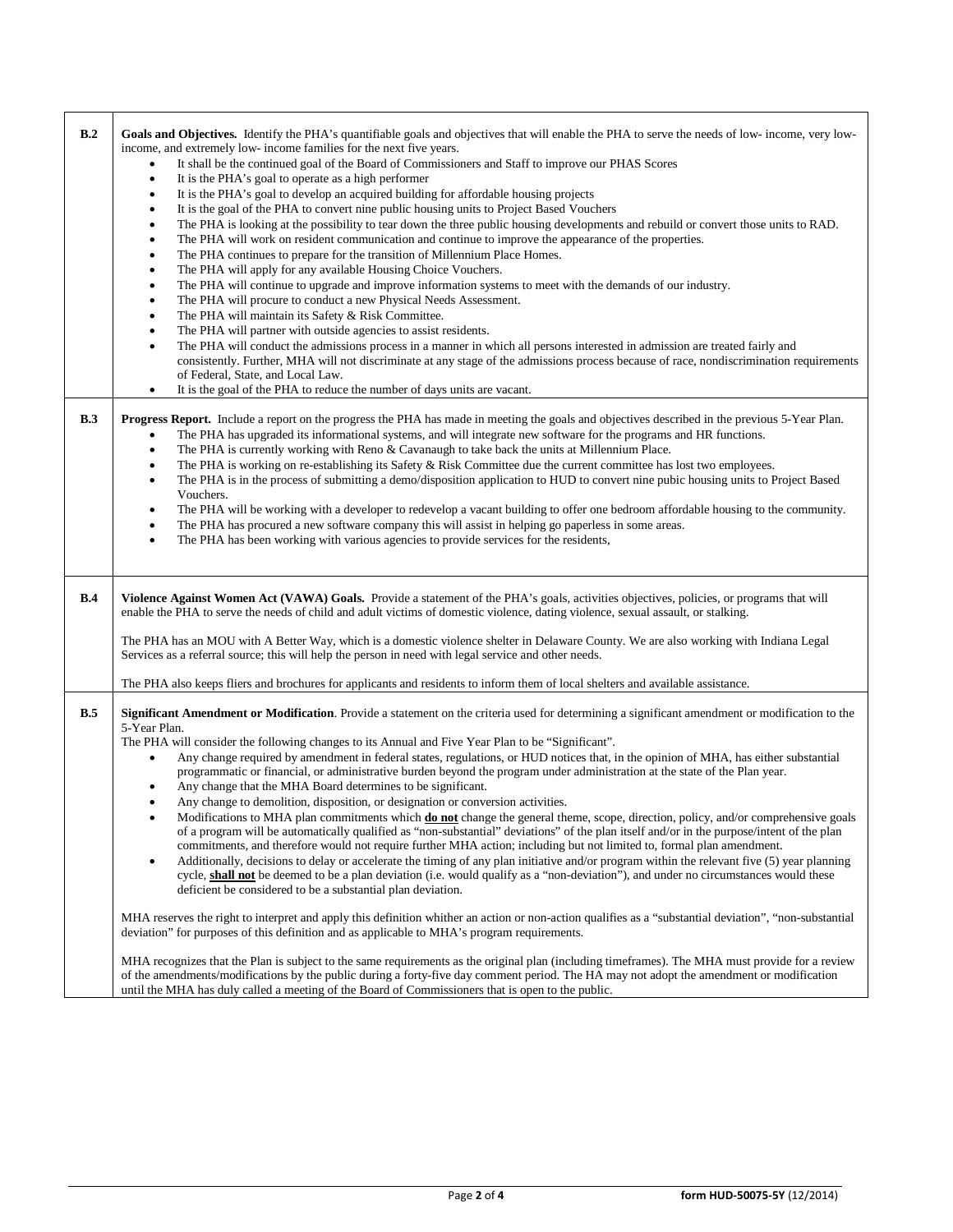| <b>B.6</b> | <b>Resident Advisory Board (RAB) Comments.</b>                                                                                                                                                                                         |
|------------|----------------------------------------------------------------------------------------------------------------------------------------------------------------------------------------------------------------------------------------|
|            | (a) Did the RAB(s) provide comments to the 5-Year PHA Plan?                                                                                                                                                                            |
|            | Y N<br>ПП                                                                                                                                                                                                                              |
|            | (b) If yes, comments must be submitted by the PHA as an attachment to the 5-Year PHA Plan. PHAs must also include a narrative describing their<br>analysis of the RAB recommendations and the decisions made on these recommendations. |
| B.7        | <b>Certification by State or Local Officials.</b>                                                                                                                                                                                      |
|            | Form HUD 50077-SL, Certification by State or Local Officials of PHA Plans Consistency with the Consolidated Plan, must be submitted by the<br>PHA as an electronic attachment to the PHA Plan.                                         |